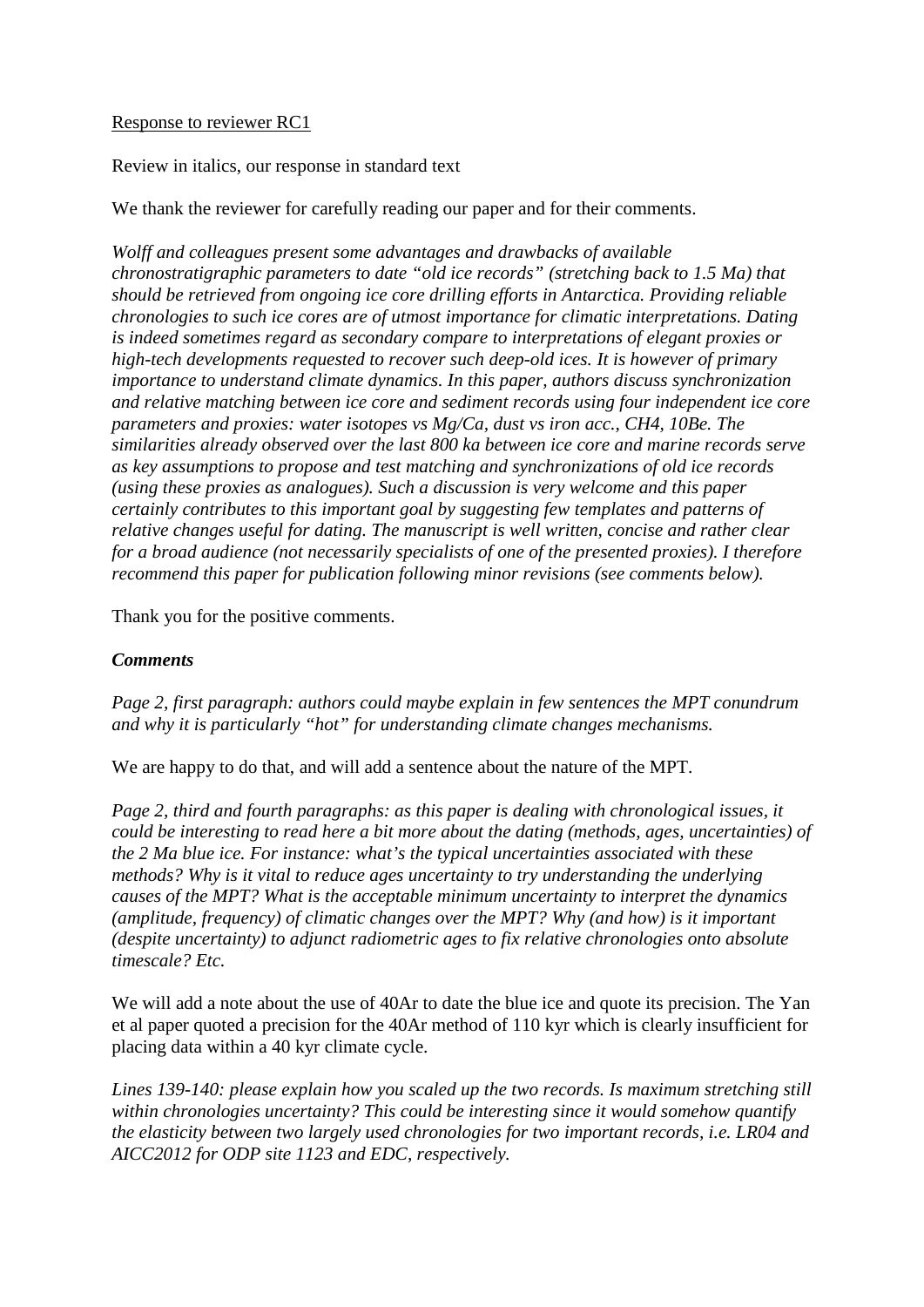The scaling in this sentence refers to the scaling in amplitude not in time. The two records are presented on their own age scales (AICC2012 and LR04 respectively). There are no major discrepancies between the two age models within their respective uncertainties. We will adjust the text to emphasise that it is the amplitude we scale.

*Lines 151-153: it is interesting to note that these mismatches occur within the Mid-Brunhes transition (MBT). Could it be a problem as well within the MPT where amplitude change drastically?*

Yes, this is the point we already make in line 152-3, so we don't think we need to make a further change.

*Line 199: same comment as above, explain the "appropriate scaling" a bit more (how many tie-points, maximum stretching amplitude…).*

Again it is the amplitude we have scaled. Martinez-Garcia et al (2011) carried out the graphical alignment that converted their depth scale into the ice core age scale. We simply converted their ages (on the old EDC3 age scale) into our ages on AICC2012.

#### *Lines 225-227: based on which arguments?*

Our argument is that the common factorial change is from the changing source strength and from changes at the start of the transport, which are common between the ice and marine records. Only if the lifetime changes completely reversed and overwhelmed the source changes would the pattern differ between the two records We would therefore expect the major features to remain in common. We will add a sentence to explain this.

*Line 269: I'm not sure whether the mention "soon to be published" without any other information is acceptable. It does not tell much to readers. It is a bit annoying since this planktonic isotope and SST records from site MD95-2042 should "serve as a regional template for D-O variability".*

To us, it seemed helpful to alert the reader that this is a record that will appear, not just a long term wish. However we do not use the unpublished data, or even hint at its content. If the editor prefers us to remove this phrase then we can do so.

### *Lines 271-272: I agree, using CH4 requests testing the validity of the underlying assumption first. Is any such East Asian speleothem record already exist or is soon to be published?*

We are not aware of any longer records from East Asia. There are spelothem data over longer periods from other locations (eg Bajo et al 2020) but this does not answer the question regarding methane source regions.

*Lines 273-277: I would also cite here papers by Giaccio et al., (2015) and Nomade et al. (2019) where millennial events are also clearly identified in records that are also radiometrically date providing potentially important tie-points to fix floating chronologies.*

We thank the reviewer for bringing these interesting papers to our attention. We agree that correlations with records that have radiometric analysis could add absolute ages and we will mention this in the text.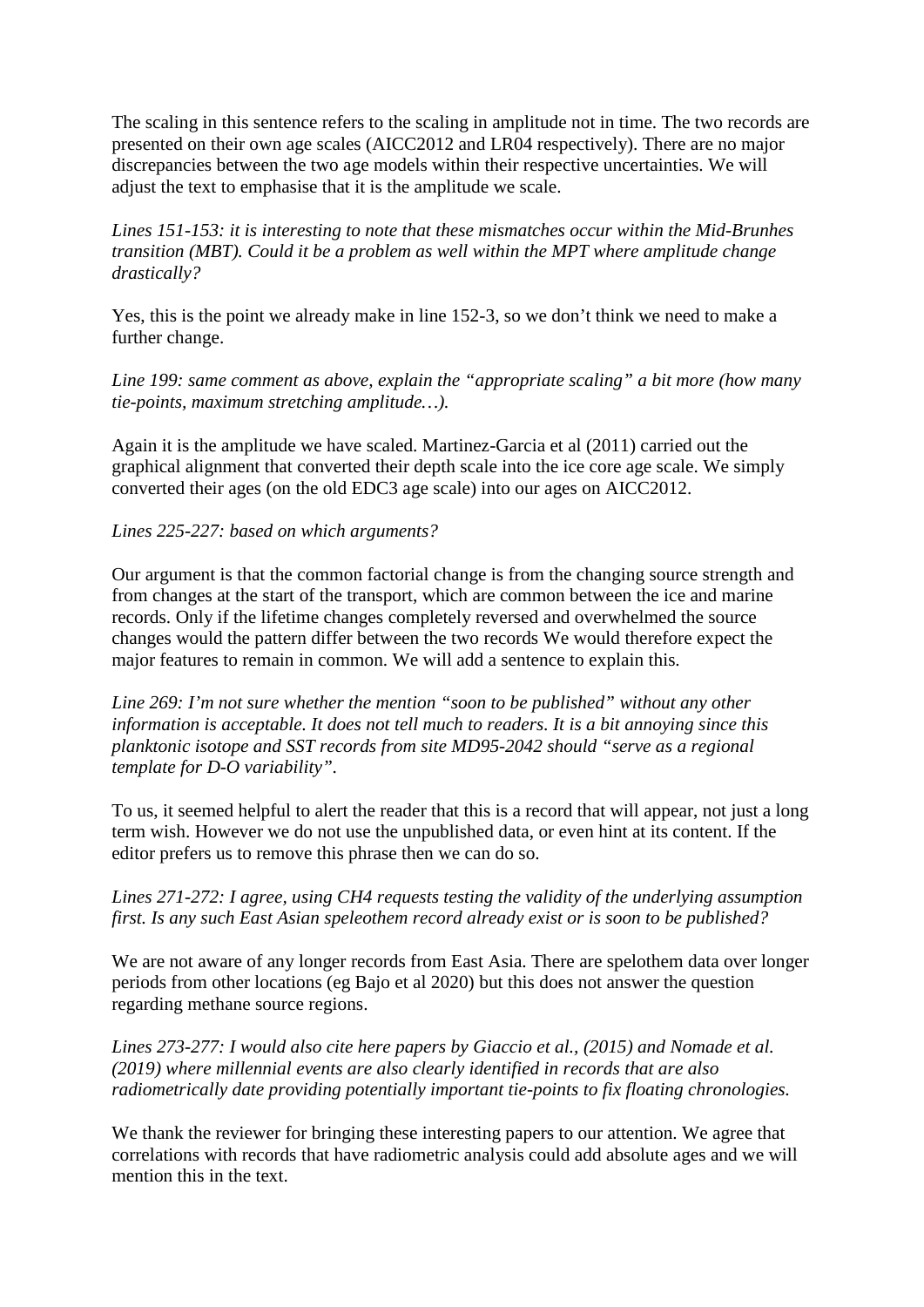*Line 299: add 'intensity' to "Earth's magnetic field".*

OK, we will add that.

*Lines 305-306: this is a problem since it invokes some circularity, or at least imply a strong assumption. Why not try using regression method (see Zheng et al. 2020 and 2021 for instance) to normalize old ice 10Be records and minimize climate-related variations? One could for instance use water isotopes or ion concentrations data within multi-linear correction method to obtain climate corrected 10Be record. The idea is essentially to remove the shared variance between 10Be and climatic parameters measured at the same depths. This method has been used in wet deposition environments (Greenland), but could maybe provide interesting results, even imperfects, in such dry deposition settings.*

We devote quite a lot of discussion to this issue and in lines  $349-355$  (original version) we suggest how the problem might be solved. It involves assumptions about the constant relationship between water isotopes and accumulation rate. Despite the assumptions, it does offer a mathematical way to remove the influence of accumulation rate which is more straightforward than looking for shared variance. We have not therefore changed the text here.

*Lines 318-319: this is very unfortunate indeed.*

Yes!!!

*Lines 323-324: authors could emphasis a bit more why 10Be radioactive decay (thus uncorrected 10Be records) could serve as an interesting indicator for long-term age control in case of disturbed or non-continuous ice cores. This was for instance use in Bourles et al. (1989) or to try dating very disturbed (discontinuous) lacustrine records (Lebatard et al. 2010; Simon et al. 2020).*

We agree that the long term decay could give a first order idea of the age, as could the other radiometric methods we mention in the introduction. The use of decay of cosmogenic isotopes for ice is mentioned in line 55, in the context of the use of the composite decay of 10Be/36Cl. Although we agree on the use of these absolute age markers in addition to relative alignments to templates, we think it could be distracting to the line of argument to discuss it again at this point in the paper.

*Lines 333-340 and 349-355: one way to try resolving this issue is to use the regression method (see above) and compare such results with estimated accumulation rate (derived from water isotopes) by an iterative approach.*

We already discuss this point under the comment for lines 305-306.

*Lines 360-363: I agree the spikiness was bypassed in EDC using statistical method. However, the 10Be measurements density in EDC allowed such treatment. Will it possible to do so within older ice samples considering the amount of material needed to measure 10Be. Further works are indeed needed and maybe 10Be measurements on drill-chips (Auer et al., 2009; Nguyen et al., 2021) will be key to obtain high-resolution 10Be records in old ice records.*